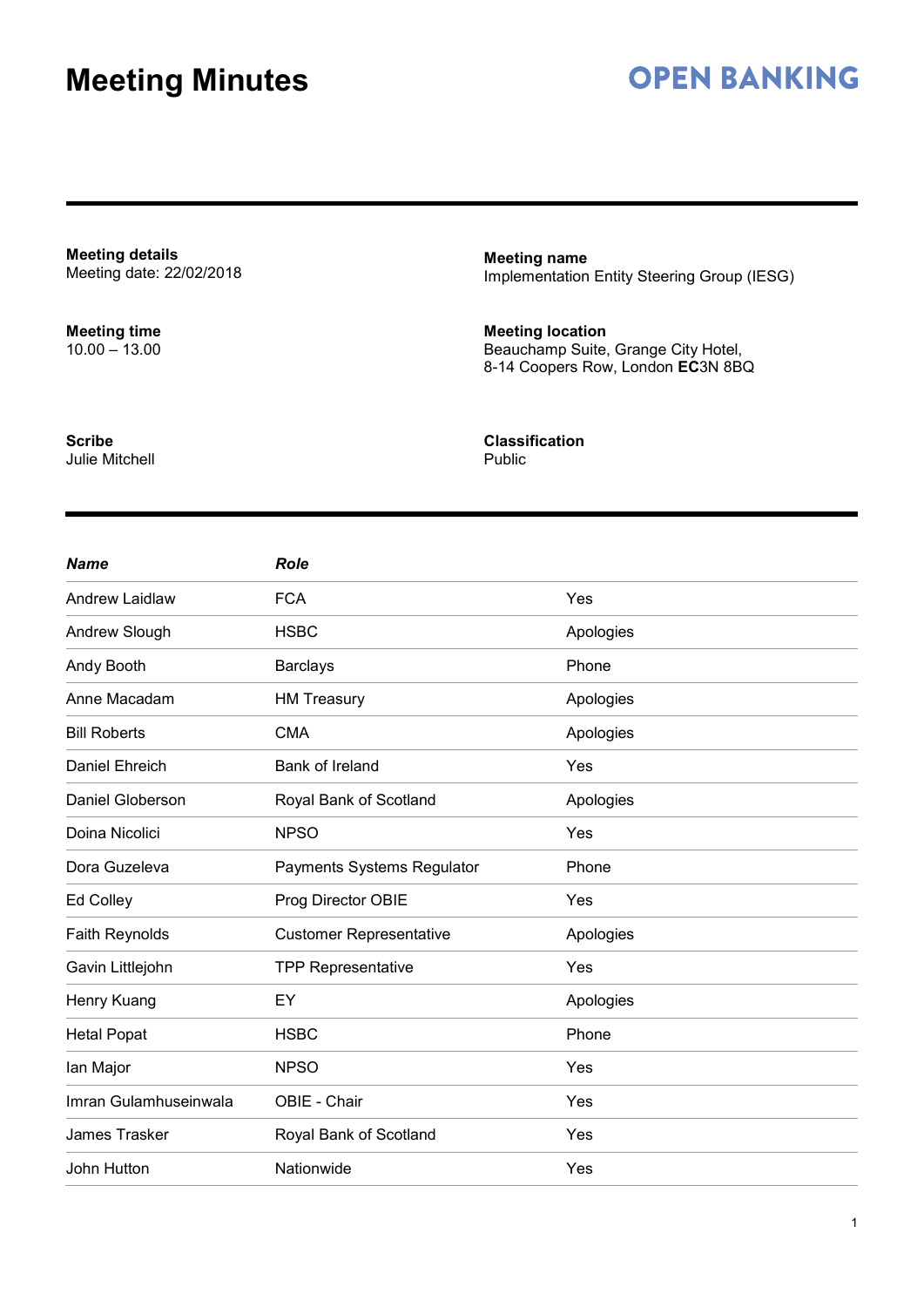# **OPEN BANKING**

| Kunal Jhanji           | OBIE and Oliver Wyman               | Yes       |
|------------------------|-------------------------------------|-----------|
| Mark Mullen            | Atom Bank                           | Apologies |
| Paul Horlock           | <b>NPSO</b>                         | Yes       |
| <b>Phillip Mind</b>    | <b>UK Finance</b>                   | Yes       |
| <b>Richard Lindsay</b> | Comms OBIE                          | Yes       |
| Robert White           | Santander                           | Yes       |
| Roy Hutton             | <b>Allied Irish Bank</b>            | Phone     |
| <b>Ruth Mitchell</b>   | <b>Electronic Money Association</b> | Phone     |
| Stephen Smith          | Lloyds                              | Yes       |
| <b>Thaer Sabri</b>     | <b>Electronic Money Association</b> | Apologies |
| Vickie Hassan          | Danske Bank                         | Phone     |
| <b>Geoff Groves</b>    | NPSO?????                           |           |

#### **No. Agenda item**

#### **1.a HOUSEKEEPING: MINUTES AND ACTION LOG**

**1.1. IG** opened the meeting and reviewed action log and minutes. **RW** advised that he re-joined the conference call and would like that reflected in the minutes.

#### **Action Log:**

- IESG\_2018\_301\_37 Funnel graphic representation on slides. Update provided in **CLOSED** pack IESG\_2018\_301\_38 Barriers to entry for TPPs. Update included in pack and will **CLOSED** provide further update during the MRO paper. IESG\_2018\_301\_39 / 40 Lessons Learnt and FAQ from TPP - Action rolling to next month (28/3) **OPEN** IESG\_2018\_301\_46 IESG to provide nominees for evaluation working group relating **CLOSED** IESG\_2018\_301\_42 P6 - item still under discussion – Action rolling to next month (28/3) **OPEN**
- **1.2. EC** provided a further update on P6 and advised the Change Request (CR) had been circulated and feedback received. The item is required to back into discovery, to enable a delivery date to be determined. Some of that is due to scope. With regards to the comms from the EC and ERCB sub-groups, it will need to be assessed, with firm guidance obtained from the FCA. **EC** also advised that the context of the item and its relationship to CPBII and PSD2 needs to be reviewed and that until discovery is completed, the output, focus or timing cannot be determined.
- **1.3. IG** asked if the CR was to put it into discovery. **EC** advised that is was in delivery and needs to come out as insufficient work has to be done to exit the process. Once discovery has OBIE will be able to make an informed decision.
- **1.4. GL** asked if he could be advised what the arguments were from both sides.
- **1.5. EC** advised there were a number of points, but they were only going to base it on face value and action it on CPBII. **RW** asked if from a PSD2 perspective was there a need to confirm that it was a Belgian Supermarket only and queried the knock on impact on the OBIE evaluation. **EC** confirmed there was a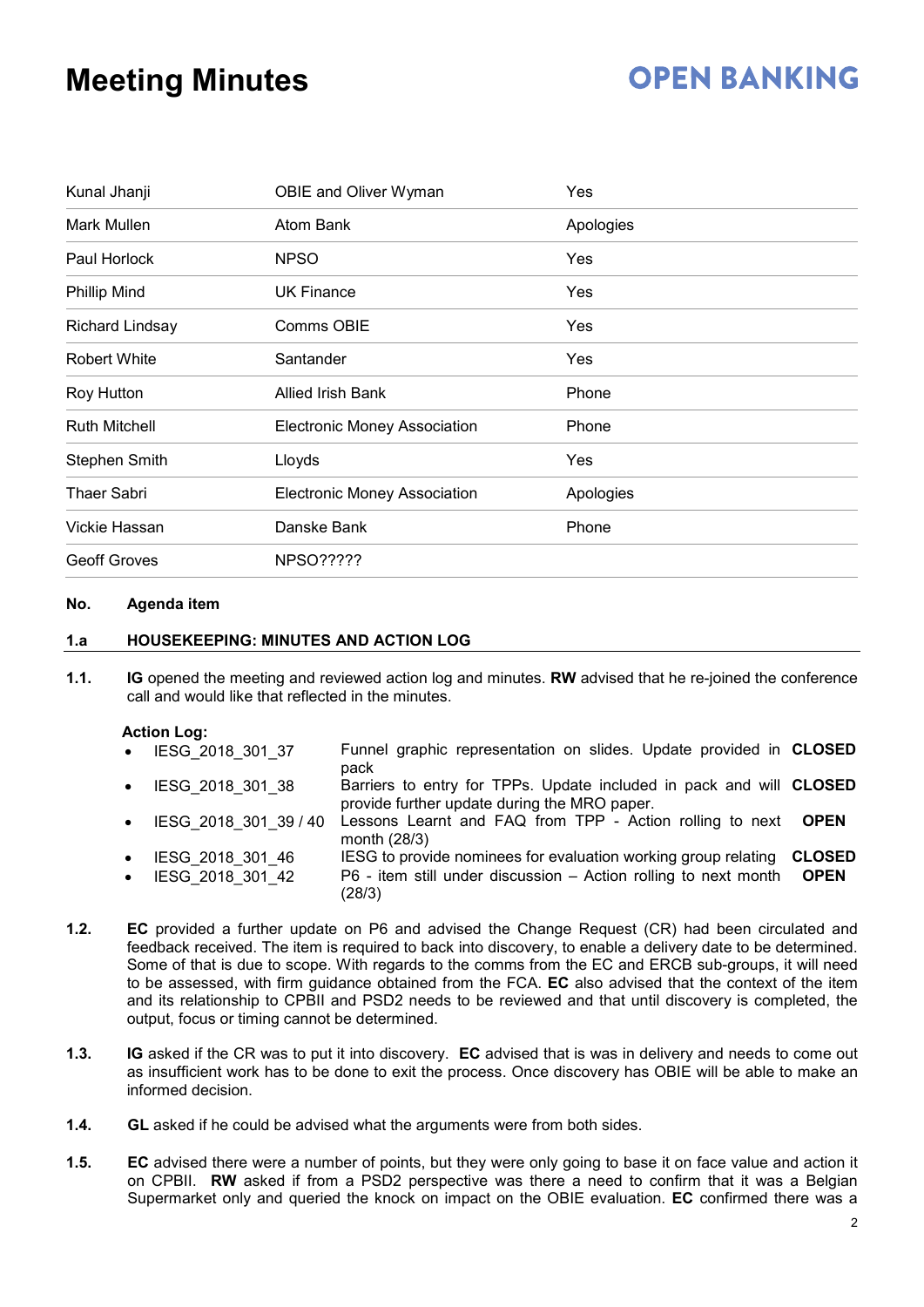need to do the CBPII piece regardless, but in the context of the confirmation of funds, there were several other avenues to explore and a recommendation to be made, to ultimately decide when the correct delivery timeframe.

- **1.6. IG** suggested it would be helpful to have a formal delivery / discovery restart note, detailing why have OBIE have come so far and why they are not comfortable to move P6 out of discovery, the reasons to keep it there and what is the timeline achieving this.
- **1.7. IG** stated that there is more clarity around CBPII even though it is complex and OBIE should wait for European advice on what the PISPS are waiting to see in terms of confirmation of funds.
- **1.8. CM** asked if the current change request as it stands, needs updating. **IG** advised it didn't, rather a formal note to say that it has been withdrawn as it is not a technical CR. **IG** followed that another note would be required, advising, it is not leaving discovery and contain the reasons why and what is going to happen as a result.

*ACTION: IESG\_2018\_301\_50 – EC - P6 Delivery: Delivery Discovery Restart note: detailing why* have we come so far, why not comfortable to move P6 out of discovery, why it needs to stay in *discovery. What are the key questions and what is an approximate timeline for doing that.*

#### **1.b/c MANAGED ROLL-OUT AND PROGRAMME UPDATE**

- **1.9. IG** requested the CMA9 to vocalise their thoughts on MRO.
- **1.10. EC** provided the Programme update; it remains Amber, identifying a number of challenges with the development of Release 2, the progression of P5 and the challenges around P5 and P6 (which has just been discussed).
- **1.11. GL** commented that on Release 2, he was struggling to find a full set of what is Release 2 and Release 3, asking for a slide in future packs that detail the breakdown. **IG** advised that it is still as per the amended agreement; nothing has been formally moved, although there are plans to look at that and historical evidence can be found on the website or previous packs.
- **1.12. EC** stated that as the process is exited, when P5 and P2 conclude, it is highly likely that there will not be a single delivery date.
- **1.13. GL** asked was the status of amber for read/write Release 2 dependent on restricting the functionality, is there going to be a release in September come what may and reduce functionality? Is it really amber or is it more of a case of the unknown. **EC** agreed there was a degree of "don't know" in terms of timeframes because looking at individual items there are assumptions that it would broadly take six months to deliver a release across the CMA9. **EC** added that after high level, detailed work and impact assessments, it will become very clear what the timeframes are. **EC** further advised that the aspirational dates for release still hold true but impact assessments need to be completed as each of the detailed propositions that affect that discovery conclude. That will then inform if there are fundamental problems with any of the dates. **IG** advised that this needs to happen imminently, OBIE cannot keep deferring on what is going in to Release 2 and 3.
- **1.14. GL** stated in his experience, there would be an adjustment to resources, time or functionality. Should there be an assumption that the resources are the same? **EC** stated that no assumptions have been made. When the impact assessment is carried out, that will give a better understanding on resources.
- **1.15. IG** observed that until the standards are published, this doesn't sit with the CMA9 position. There is a lot of uncertainty at the moment, and it cannot continue and imminently either the date, scope or colour changes and ideally within the next four weeks.
- **1.16. GL** asked about other candidates that want to come into Release 2, close to the date, are the timelines to be brought back a little. **EC** suggested a staggered implementation.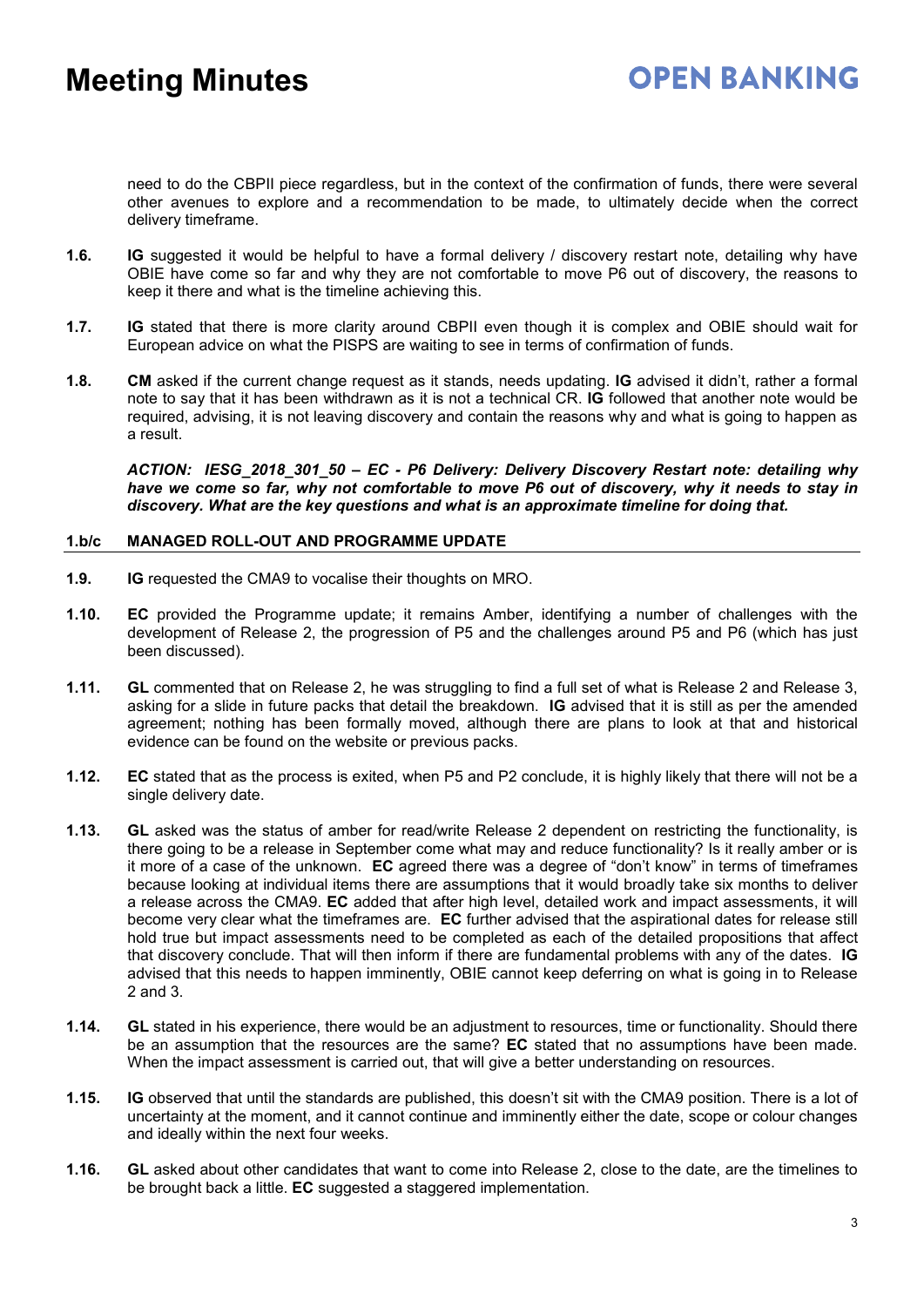- **OPEN BANKING**
- **1.17. IG** advised that the six month time line is the end of February hence the urgency. There are still major issues with P5 and P2, so it's hard to know exactly what is going to go into Release 2 until these items are ready to come out of discovery.
- **1.18. GL** noted that the European Valuation group need a six month window to get any ASPSP looking for an exemption. He suggested that there would be a need squeeze in two more releases later in the year. **EC** confirmed that Release 3 is still targeted for August and **KJ** provided a further update around this.
- **1.19. RW** reminded the members of one of the principles that was agreed, which was that there are two releases per year. Changing and amending creates an inconvenience to the market.
- **1.20. IG** advised that OBIE intended to do this, but the fact remains that all parties are not agreeing to items in discovery quick enough. If everyone involved were to commit to the  $28<sup>th</sup>$  February delivery, this would be the point when standards get published, come what may – good bad or indifferent. But as there is no consensus, judgement is being applied, therefore creating a delay. The counter argument is that OBIE wants to make sure they are building the right standards. **IG** followed that as there is so much uncertainty it's very difficult to know when the standards are going to land. There is six month implementation window for the ASPSPS, which needs to be safeguarded, so a staggered release may need to be considered.
- **1.21. PM** asked if there was an action on the IESG to outline the critical path, which has six months testing, working back from RTS. Are there any windows to consider by which releases could be issued.
- **1.22. IG** agreed that a revisit was required on the release schedule and although relatively comfortable he was not happy that multiple discussions were required to land P5 and P6. **IG** believes that for the next IESG there needs to be a strawman release schedule, which will be complicated to do until P5 and P2 land, but however something is required show what is being worked to.
- **1.23. EC** advised that it can be done and will include critical components and the outcome of the evaluation; there needs to be consensus in a certain timeframe in order to give OBIE six months to land in February 2019. Assuming the RTS evaluation doesn't cause an impact.
- **1.24. GL** felt the six monthly rhythm was under pressure and needs flexibility to move to quarterly. The Evaluation Group needs time. It would be better to optimise the critical items, rather than the "vanilla" ones, which could be done afterwards.

#### *ACTION: IESG\_2018\_301\_52- EC- To provide overview for realistic items for August*

**1.25. IG** asked **EC** to take the lead on this. What is the plan on a page - a high level piece, and what the realistic items for delivery are in August. Should it move to three monthly or staggered; what are the critical path points to get OBIE there and would it mean that this standard would be helpful to any ASPSP.

#### *ACTION: IESG\_2018\_301\_51- EC - Strawman/Plan on a Page - release schedule for IESG on 28/03, showing critical path to end of Programme.*

- **1.26. CM** advised it had been discussed and a number of people in the working groups requested to stagger the delivery of the specs in one or more of the releases between now and August. **IG** asked if this would mean an implementation period of nine months. It would be helpful if the next iteration could be prepared in time for the next PMG.
- **1.27. AB** stated there won't be certainty on each of the items, they will need qualifying. **IG** requested to title it as a working draft. **RW** suggested that each part of the package could be individually positioned and have a RAG status applied, to help focus the attention.
- **1.28. GL** advised there was tension on the TPP side. How to deal with customer authentication is where all the effort is going to be and to figure out what ever one builds is going to get through the gate.
- **1.29. AB** asked **EC** about the CMA service quality metrics that need to be delivered in mid-August. This item must land and hopes it is less controversial than P5.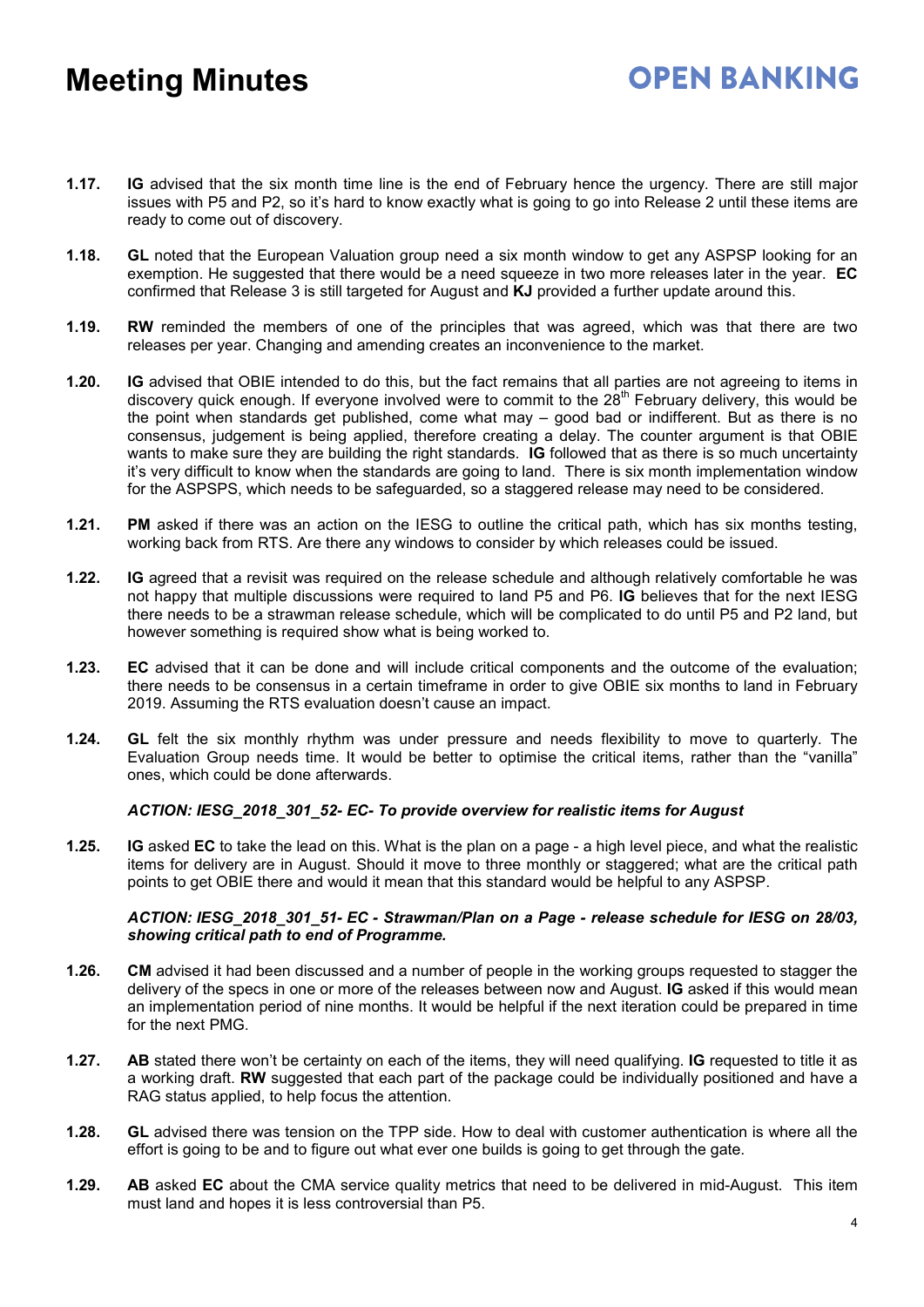### **OPEN BANKING**

- **1.30. IG** then requested the CMA9 provided an update on MRO.
- **1.31. RH** advised that MRO was disappointing for AIB due to the availability of TPPs. They have manged to prove on what has been available to engage with. They have worked with the TPPs and received good feedback. However, some TPPs are only engaged with the larger players, which is a little bit frustrating in terms of trying to get some volume through.
- **1.32. AB** confirmed similar comments to RH and advised that Barclays were late with their release  $(7<sup>th</sup>)$ February). They have on-boarded their MRO partner and have also had another TPP on-board themselves successfully too. They are working through the API end to end execution activities and getting positive outcomes within the limited timeframe and scope they have with the TPPs.
- **1.33. DE** confirmed BOI are on track, however once live what is the equivalent of MRO.
- **1.34. EC** advised he will have further discussions with BOI on this matter.

*ACTION: IESG\_2018\_301\_53 - EC - To have discussion with RH DE @BOI on how will they will enter the ecosystem and what controls will be available.*

- **1.35. VH** advised engagement with TPPs has been good but had seen low volume in getting some of the TPPs on board, as they have been working with the bigger banks. This was raised at PMG last week, and the good news is that Danska have seen some more coming through, but are still waiting on the PISPs.
- **1.36. HP** advised HSBC were disappointed in volume and the level of coverage of API. Noting that this is driven by the TPPs he observed less than half of HSBC end points have been contacted. **HP** asked whatever can be done to drive that process hard and get coverage across the end points would be helpful. They don't want to be "re-tapping" the same journeys.
- **1.37. SS** confirmed that Lloyds had achieved the most success in the number of TPPs and hits. They also did a test in a harness environment with Yolt, although this was more of a prototype transaction.
- **1.38. JH** advised that Nationwide went live and were pleased with the results, the payment functions is also live but not officially launching until next week.
- **1.39. JT** confirmed RBS Online banking now live. TPPs have on boarded on both platforms and getting some traction on AISPs but there are concerns arounds PISP timelines.
- **1.40. RW** advised that they had on- boarded the TPPs and it is all going in the right direction.
- **1.41. EC** provided a recap on slide 17/18, reiterating the process behind MRO, which was to ensure that principles were maintained, a level playing field for all and volumes were at manageable levels. **EC** provide further colour on the two charts. **EC** then turned to slide 19, advising there were two key items to point out: gate 2 and gate 4 closing - neither have been met. That goes back to the SS comment on the only transaction that has been managed in the ecosystem for real is the Yolt test. This is not sustainable and as at test across this system and as a today, there have been no PISPs to test. **EC** added that end point coverage is good overall (even though payments have not been covered) across the ecosystem. This is due to the variety of TPPs and the range of offerings they want to bring to market.
- **1.42. GL** commented that the buddying system only takes you so far. **EC** said that in practice, other than the later entries to the MRO process, most buddies had transacted with both, the focus has been on that every TPP in the ecosystem has had the opportunity to validate their solutions.
- **1.43. GL** asked why HSBC had got comparatively few end point touches. **EC** responded that they had experienced some issues, which have now been resolved and blockages removed, but advised that HP could provide more detail. **HP** advised there were only two TPPS in the process who are testing a wide range of end points. The problem HSBC are experiencing is that the TPPS in the process are only trying to do simple activities. HSBC will have to wait for a properly built set of harnesses to work on. The key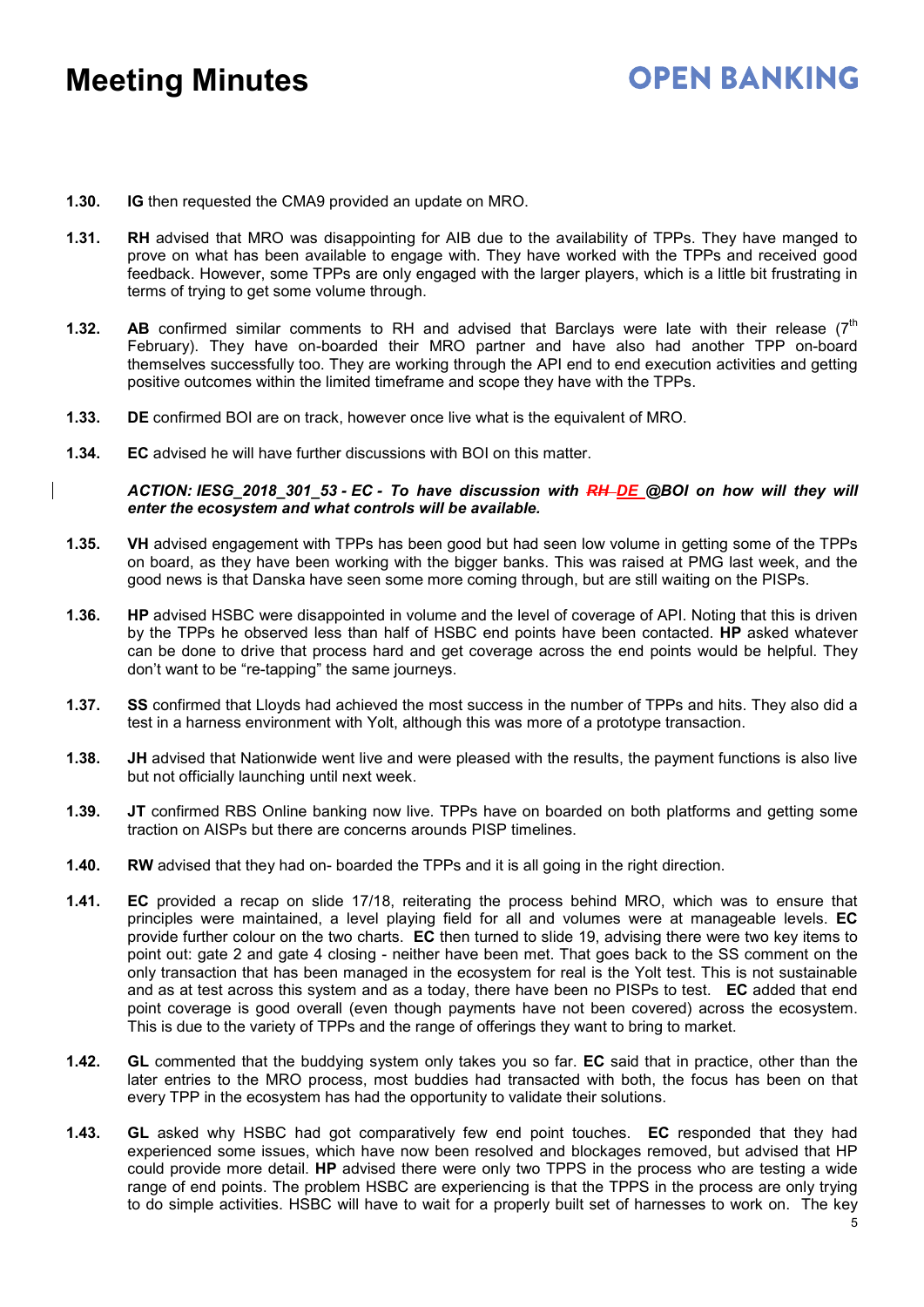gaps in MRO are not related to OBIE work, or the ASPSP, it's the TPPS, there are fewer and less developed firms than they would have expected.

- **1.44. IM** discussed the content of slide 22, commenting that there are 42 still waiting in the funnel, and there is a need to encourage more TPPs. **IG** advised that in the next iteration will have a narrative around the chart. **DB** advised that this was discussed at PAG and slides will evolve
- **1.45. IG** asked **EC** what was the next stage. **EC** advised there were two messages to take away from the paper; one in terms of the PISPs that are trying to get into MRO – there are not sufficient, nor in the context of the TPPS that are in the MRO, they are not ready to bring a live product to market. Referring to the graph on slide 22, in MIT they are completing basic testing, as they join the ecosystem post their authorisation. The vast majority of TPPs are prototyping on a technical level and on data, which will help them refine their product ready to go to market. There is only one TPP ready to expand and go live, three others are on target for March, nor is anyone advising they are going to have a PISP ready, to go to market in that timeframe either.
- **1.46. GL** asked about the AIB comment on TPP buddying with the larger enterprises. There is no plan to have an ASPSP experiencing a better situation than others. These entities should all have the same experience. Why are AIB complaining? **VH** stated that she supports what RH advised as Danska had experienced this too.
- **1.47. EC** advised that most had some form of difficulty with establishing transaction flows, it hasn't been a one day experience. TPPs are looking at the data then refine their application. A number of TPPs had been out of action for up to two weeks during MRO. **RH** agreed, some of the TPPs don't have the bandwidth to work with more than one entity. **RH** advised they were not in a position to maintain the level of support indefinitely and that the CMA9 had overestimated the progress and believe they had overestimated the readiness of the TPPs.
- **1.48. GL** stated that the voluntary agreement put in place for the TPPs made it clear that they had to test evenly and couldn't favour a commercial partner. **EC** agreed and felt that no favouritism had been demonstrated. **RW** disagreed, advising that it had been minuted in the daily meetings; noting that a couple of TPPs had advised they were leading with a specific bank.
- **1.49. IG** advised that there was a need to be cognisant of what the OBIE asks the TPPs to do. It's all on a voluntary basis and there is limited leverage. **RW** felt that it was not the ASPSPS that have the situation, it's the TPP side. **IG** confirmed the team have regular discussions with the TPPs.
- **1.50. IG** asked what the next steps were in the way the TPP acts around AIS, observing that a number of them are going to move forward, slowly, however on the PISP front there is nothing. **EC** advised there will be prototypes during March but they are not going to market. There are others beginning to come through, who are just about to come out of MIT, but again they will not be ready. **IG** observed that in terms of activity in MRO, going to market is currently way off because those with with PISP authorisations haven't been authorised yet? **EC** advised it is a bit of both, there are very few that are authorised in MRO, but even those that are; their focus has been on the AIS journey first. **GL** felt the reason was because in the UK there is little PISP activity unlike those in Nordic/Germany.
- **1.51. IG** questioned that if OBIE kept MRO open a little longer, is there going to be any PISP activity, it doesn't sound like anything is imminent in the next four weeks. **EC** advised OBIE will not get to the point where there will be any real customers, although staff reference accounts will have been used. **IG** asked will those be by TPPs in MRO or newly authorised? **EC** believes there is one more joining that would want to address this quite quickly.
- **1.52. GL** asked if other nations are requesting enrolment. **IG** advised they can do and there is one TPP passporting in. **EC** confirmed there were a small number coming in from an EU state, some of which have transposed, some haven't. **GL** asked if they are coming through regulated by the FCA? **EC** advised not yet and they cannot get beyond until that until authorisation happens, but there are others that have definitely transposed and are now going through validation of the IDB checks. It will be one of those that will test the PISP quite quickly. **AL** advised there are only eight member states transposed, with 20 still pending.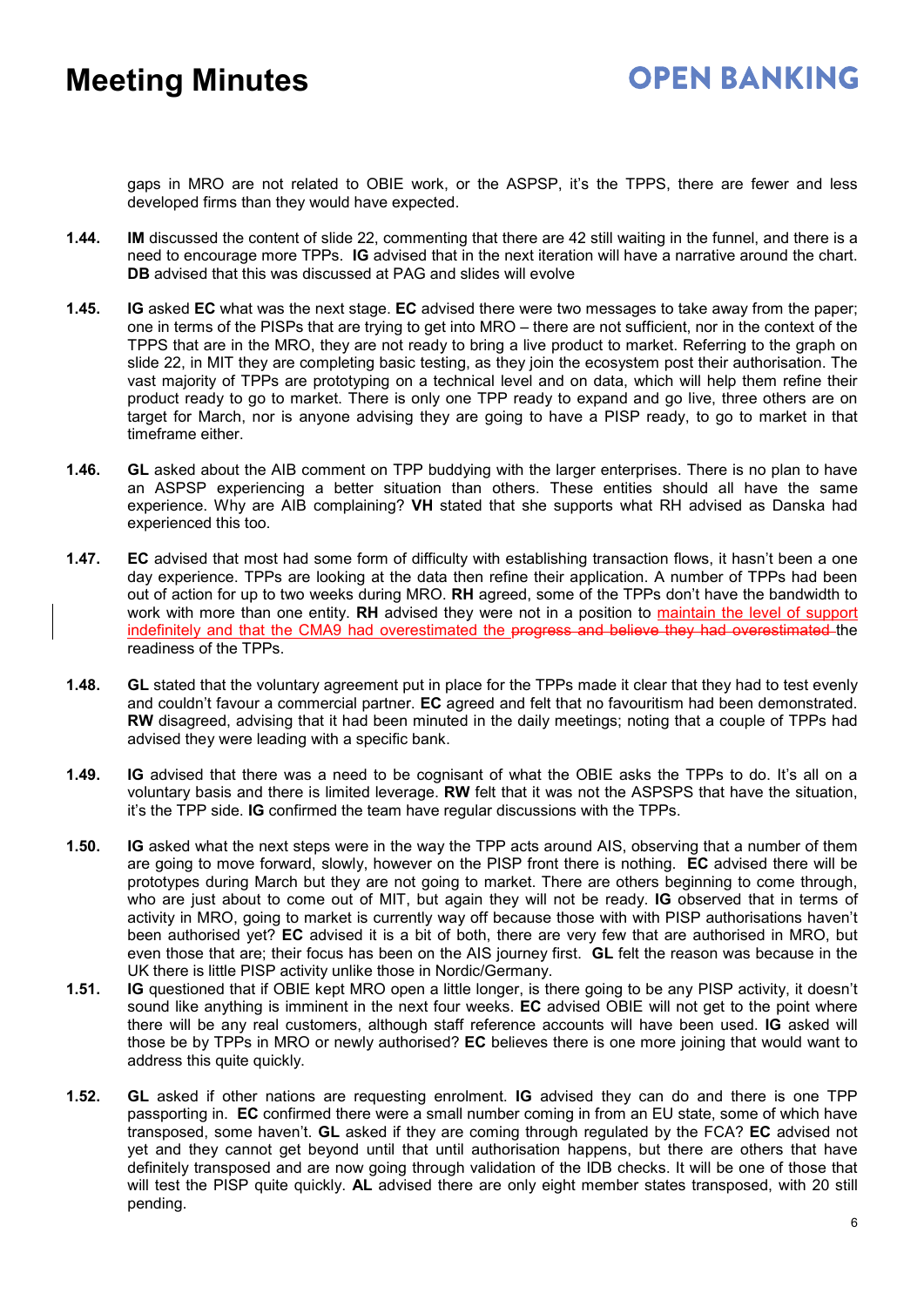- **OPEN BANKING**
- **1.53. JT** suggested there were some further tests the AISPs can do, there is good coverage but volumes are not being observed, how should this be encouraged?
- **1.54. EC** advised it has been impossible up to this point, but going forward that will change. He had personally tested the prototypes against his account; note these are not an app in any shape or form. But the question remains - how to get a real customer, there needs to be a beta application before that can be done. Phase three, with real customers has been completely impossible, with one exception. There are four other TPPs that are ready for beta application and throughout March, so an increase in volume and variability of accounts and data being used should be observed.
- **1.55. GL** asked if there was any experience of multi-party business models as there are some companies that are known as technical service providers and have applied for regulatory permissions. **GL** stated that the guidance he received when querying this, is that these companies must have something in the pipeline, and they have 12 months from first registration. **EC** and **IG** advised they had not experienced this.
- **1.56. IG** asked what is happening next in MRO. There are four options, and the preference is to extend MRO for four weeks for AIS and PIS. Please can you give details on the process and thoughts for coming to this conclusion?
- **1.57. EC** advised that it had been seen by numerous parties: testing working groups, all MRO, TPP and ASPSPs were also polled. This is also their recommendation. OBIE will see in the next few weeks, four AIS providers, growing with real customers. That will enable OBIE to get to a point when AIS can be called a success. **EC** added that it was important for it to be reviewed from an external perspective, so there needs to be an application of some form, so that a customer can look at the OBIE website and identify successful participation and then seek and app(s)n the marketplace.
- **1.58. EC** further advised that PIS is not so good, however during March, OBIE will have got to the point where it will have confidence that the end to end solutions from the PIS point of view all the way through to the ASPSPs work. **EC** didn't think there was a problem, its more about volume, the technology and interaction between the two parties is working. OBIE aim to conclude during March.
- **1.59. IM** observed promoting a newly live service in March risky?
- **1.60. GL** suggested that OBIE remain in market acceptance testing until RTS applies. Every few months there will be tests of new items, plus the pipeline of TPPS coming through, along with the banks that do not have everything presented.
- **1.61. IG** stated he assumed this was a sandbox process; a longer term plan? **EC** confirmed that from his perspective sandbox is a safe testing environment which was previously called the MIT environment. OBIE will continue with the model bank approach and enrich the data within it and support new TPPS joining. **EC** added that any extensions or handholding, or ways that TPPS have been supported and onboarded, doesn't really change either in testing or live environment. OBIE will support the TPPS and other ASPSPS etc. throughout their entire journey.
- **1.62. MC** expressed concern around drawing another line in the sand, as it could lead to a less controlled situation and another complicated comms process to manage. It is an ongoing procedure and he worries about being "held hostage to fortune" – this is a slow burn process.
- **1.63. IM** asked can OBIE point to a single TPP that that has over a thousand customers that are their friends and family that a journalist could use. A journalist will start digging at the end of MRO and OBIE should not keep deferring MRO as there isn't a live product.
- **1.64. GL** stated that however communications are managed, there is a duty for all participants, and OBIE should anticipate a future conversation with European partners about collaboration. There will be lots of new items to test and embed. Should MRO change to something else?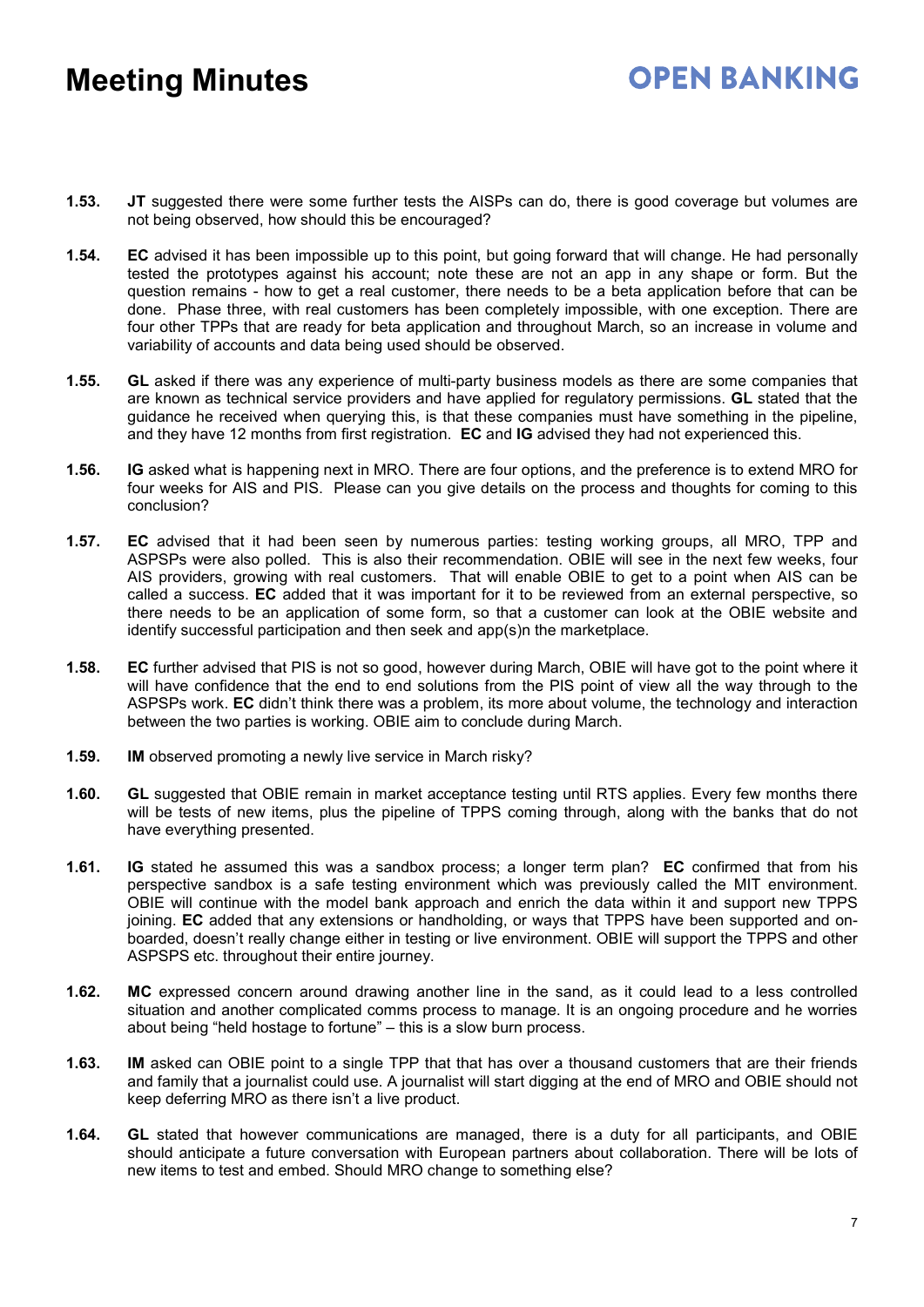- **OPEN BANKING**
- **1.65. IG** advised MRO applies to all TPPs and OBIE has encouraged them to sign up to the voluntary MOU under MRO. What this refers to is a situation where new TPPs are coming in and some existing TPPs are ready to go to market. **IG** advised that under the existing Release 1 functionality, there is not a mechanism to allow mature, proven TPPs to exit MRO. **IG** questioned if there was a need to keep MRO open for as long as required, but add a mechanism for TPPS to graduate out of MRO and go to market directly.
- **1.66. KJ** suggested calling it launch support, to help them graduate through the process. **EC** referred to it as BAU.
- **1.67. GL** asked would there be an MRO for every new participant. **IG** advised it is compulsory to go through the MRO process and it should be formalised with an MOU to support it. **EC** disagreed an MOU was required. It's more an approach, from first point of contact and how OBIE help a new TPP come into the ecosystem. **IG** stated a key part of MRO was to safeguard a potential spike in volumes amongst the CMA9, although it did not turn out to be a big a risk as initially thought. However if any TPP want to avail themselves of OBIE support services and helplines, and then they would probably be happy to sign. **IG** added that once they actually have a product and then share it with OBIE, the support structure then falls away.
- **1.68. MC** stated that there was a good story to tell, however journalists always look for the "bad" angle. There is a fragile ecosystem and the question is how to morph what exists and establish something that will work up to RTS and beyond.
- **1.69. IG** asked **EC** to think about structure of this. There will be the MRO but something else is also needed, which could benefit from MOU protection and label it carefully. OBIE needs to get a positive message out there. **EC** requested the help of **RL** and the comms team to support on the narrative to get the ecosystem through this particular stage.
- **1.70. AB** agreed a proactive comms strategy was needed but also some of the CMA9 would have real concerns around an ad-infinitum MRO. It needs to be something different and needs to be fit for purpose and potentially not as resource intensive. Also referring back to **EC** comments earlier, in terms of the MRO set of papers that were presented, it's a reflection of the TPPs role, it is important to note that in the minutes.
- **1.71. HP** expressed concern that although helpful, the data that had been shared around ASPSP performance did breach the terms and conditions of our agreement with the OBIE. **HP** asked **EC** to review this and get permissions from each of the CMA9 that this information can be shared. The CMA9 also need to ensure that the data being shared with OBIE is being treated appropriately and controlled properly. **EC** agreed to double check. **IG** asked **EC** to provide him with a response so he could circulate to the group.
- **1.72. AL** agreed to comments and wondered if it would be helpful to get the TPPs views and provide input about what they found helpful. Maybe consider what the firms obligations are going to be under RTS and what support to give the TPPs. **IG** agreed these were fair points to take into account.
- **1.73. GL** asked if **RL** could consider the narrative and how it sells to other parties that aren't involved in this. No one wants to come to the party thinking the ship has already sailed and that they have been left behind. There has to be a process for those that want to come into the directory and engage in the process, feel that they can engage with this and there is still a safe process to bring them in, not switched off and overexposed before they have had a chance to test. Needs to have a hand of friendship, cannot be viewed that this has been set this up and all parties have moved on. Something needs to be left behind.
- **1.74. IG** stated that in terms of timing, IESG meets on March 28; therefor this element regarding MRO will not be able to be discussed before the group meets again. The question is that whilst EC provides a boarder, comprehensive plan for the long term. Is the view point from this group and the various others that OBIE will close MRO at the end of March and or work with Option 2, which needs building out? There will be time to discuss this extension at the next steering group. There was no disagreement from the IESG members in the room. **IG** requested **RL** have reactive discussions with the media, if they have been watching for the end of February MRO. **RL** advised that the HMT FinTech conference is on the 22<sup>nd</sup> March, there will be a lot of questions about how this is going to work, by then the narrative will be in place. **IG** stated that this will need accelerating; a note needs to come out sooner with a view around this. Doesn't need to be long winded and the group can provide input on labelling and wording.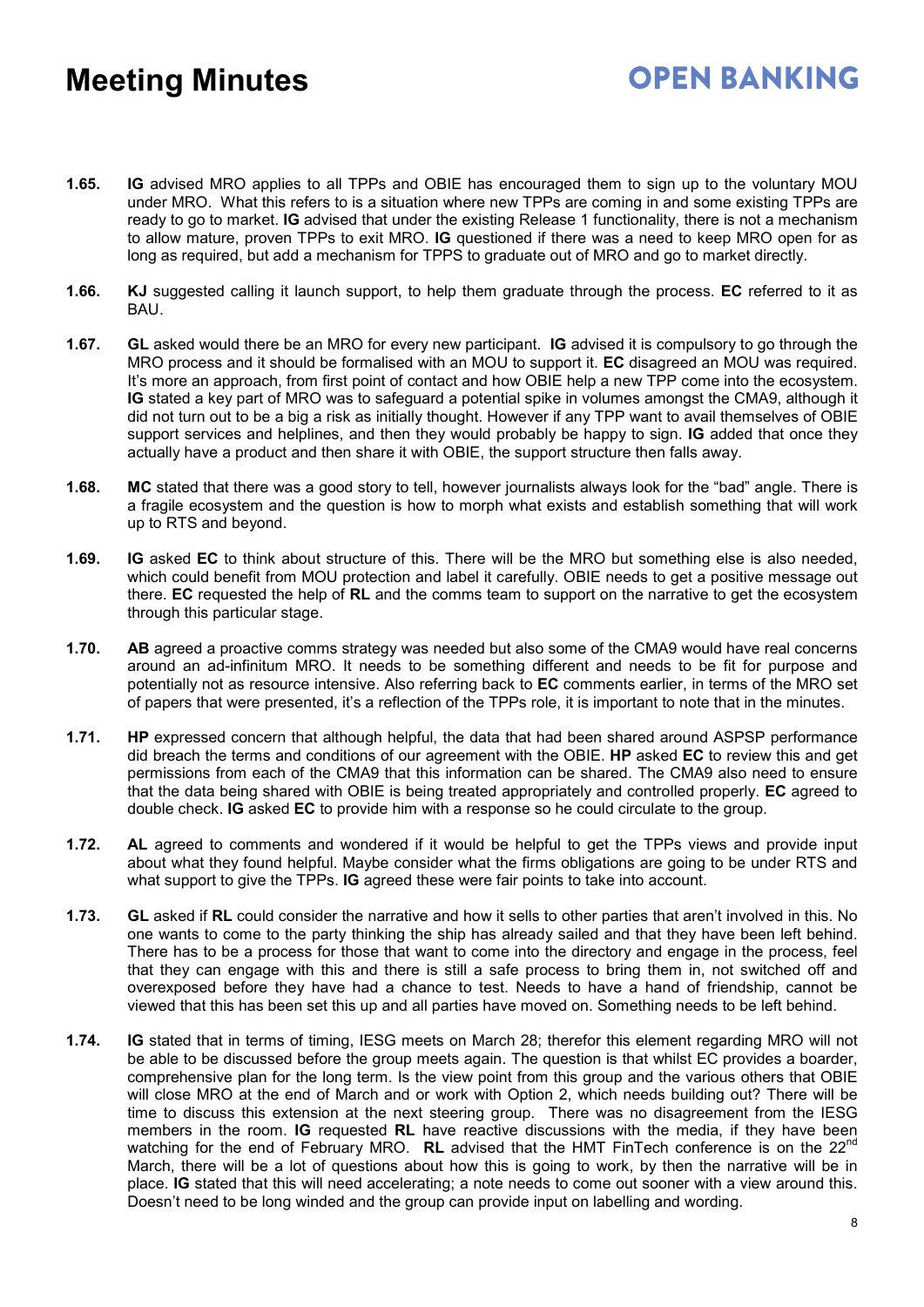# **OPEN BANKING**

#### **2.a UPDATE ON OBIE LIABILITY DISCUSSIONS**

- **2.1. IG** requested that this item be drawn to a close and asked if there were any questions from the IESG.
- **2.2. KJ** advised that they are now actively looking at insurance for OBIE. **GL** asked who in OBIE was leading this activity. **KJ** confirmed it was the legal team and Bill Suglani (Finance Director). The legal team have reached out to the markets and have received quotes for £10m, with a significantly improved policy. **PH** asked how the premium would be paid. **KJ** advised that it is included in the ongoing activity and that this new policy the premium was less than £15K.
- **2.3. GL** asked why OBIE is getting it, stating that after reviewing the paper he remain astonished at the content and would not be bothering with insurance on this until the entire liability model is overhauled. **KJ** advised that these were only extracts from legal team, who have the detailed contracts. **GL** felt it read that the CMA9, notwithstanding the fact that there is a limited liability company in the middle, have a requirement to go beyond the risks that would normally be tied to a limited liability company and extend in to unlimited liability for other people's risks. In the way it was written it didn't say that the CMA9 had a requirement to cover the expenses liabilities of an organisation, just the liability, which he took to include the contingent liability and the risks of loss which may be resultant from technical mistakes in the architecture which result in other things happening in the market, including data loss.
- **2.4. IG** asked **GL** if he was concerned that the OBIE were going to run out of money and asked for further explanation of his concerns. **GL** reverted that he was worried that the governance of the OBIE at a board level did not understand the risks that it was looking at and that OBIE were putting thought into an important piece of market infrastructure by people didn't properly understand the risks. **GL** asked KJ about the £10m liability, what does it cover on the risk register? There are legal requirements here which he didn't think had been properly thought through and feared that the CMA9 lawyers were in negotiation with the CMA lawyers when this was configured. He felt it might have been reasonable before it was in the market because it didn't have any contingent liability, only the costs of supporting the organisation. **GL** observed that OBIE is now in a different situation in the market with real customers involved. He didn't think it had the right foundation and the document in his view was incomplete and not good enough.
- **2.5. IG** stated that every time this item comes up for discussion there is a further request for review and asked if it was a high priority on anyone else's agenda. **PM** expressed that he had some concerns. **KJ** advised that the contracts can be shared.

#### *ACTION: IESG\_2018\_301\_57- KJ to organise discussion with GL / PH and include Bill Suglani to discuss concerns around insurance and liabilities. KJ also to provide IG with details on the deal for 1/3/5 years.*

- **2.6. GL** asked if one of the CMA9 lawyers could join the meeting so they can update the others. **IG** asked if there was a CMA9 lawyer involved. **KJ** advised that it came from the Regulatory and Legal Working Group. He added GL's point was more around the governance and the underpinning. **RW** noted that the document said that the CMA9 lawyers decided it was too expensive and asked if anyone had gone back to the CMA9 lawyers to see if that view still held. **KJ** advised that he hadn't received the final figures to enable that conversation to take place. **EC** advised that the initial quotes were high but it will go back to the lawyers.
- **2.7. SS** felt it was extraordinary that this was the CMA lawyers call as he believed it was the CMA9 decision to take insurance and underwrite a risk they ultimately faced. **SS** expressed he would like to see the detail and work out whether to pay the premium or take the risk. **SS** advised that the CMA9 should take a collective view and tell the CMA lawyers what they are planning to do.

#### **2.b EVALUATION PROCESS**

**2.8. KJ** provided an update on the evaluation work advising that meetings had taken place already. He confirmed that the internal team had been reorganised into two working groups. Group A to cover P3, P4 and P19 and the nominations for membership have been received. **KJ** provided detail on the names of those attending and advised that all of the representatives had a fundamental duty to represent their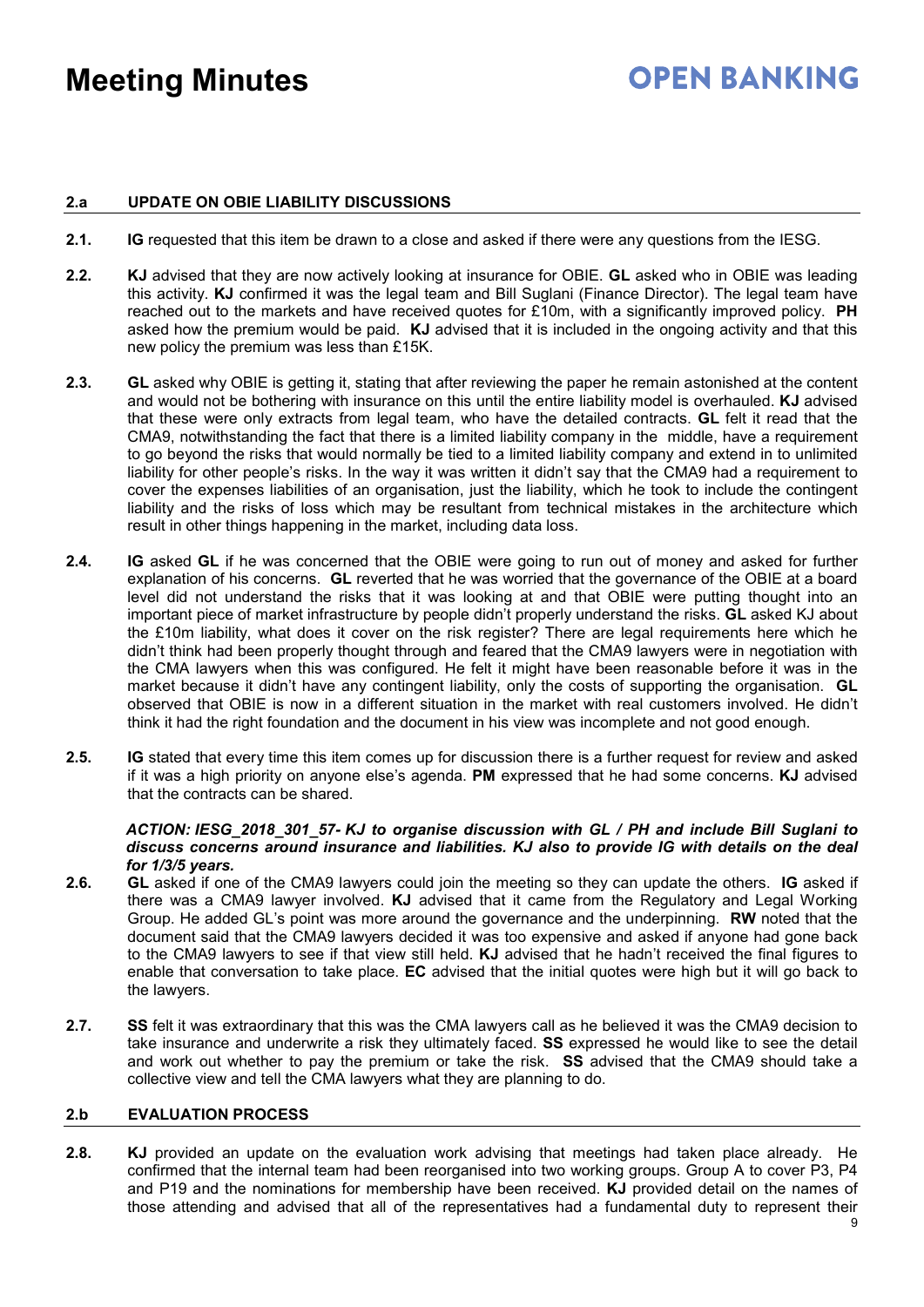### **OPEN BANKING**

constituents and to ensure wide representation and act as a conduit for input and feedback. **KJ** noted that during recent meetings, principles, plans and processes were discussed and agreed; at the second meeting there was a discussion around the draft scope, which has been circulated for feedback. **KJ** advised that the process was similar for working group B, and provided detail of that group's membership. Group B will work on the preliminary evaluation paper. It's not a rigid set process and will continually refine engagement.

- **2.9. IG** asked who was in the chair for the two groups. **KJ** advised Group A: Matt Wallace and Group B: Tim Werkhoven. They are responsible for delivery of documents. **IG** expressed that it was important for a good escalation method if either of the groups fall behind or go off track. **KJ** advised that as discussed at the last IESG they were going to document any aspirations or objectives, where the market thinks functionality is an addition to the roadmap and this will be circulated and then discussed at PAG. The groups will work on a consensus basis and no agreement can be reached, then they will go back and review again.
- **2.10. AL** appreciated this exercise was different from what the European body is doing and asked if there was someone who is "plugged in" from a European perspective to advise? **KJ** confirmed that Dorina and several others have been in discussion with James Black, especially regarding P19.
- **2.11. PM** confirmed that Richard Cox would be a nominee from UK Finance. He also asked about stakeholder input at each of the key stages and was the document on evaluation scope of work available for stakeholders to add to? (Referring to the slide it only seems to be available at the end stage) **KJ** confirmed that the documents had been circulated and PM was included on that list. The papers will be as agreed in governance, and the working groups are sticking to the process as agreed and go through the different forums to obtain input. **IG** advised that stakeholder representation is a defined term, this is a different matter. This is stakeholder input, which is an ongoing process.
- **2.12. SS** requested the working groups ask some fairly serious questions on timing and pace. The CMA9 need to look at this and judge if it is urgent and not just a good idea. **CM** confirmed this is one of the key items in the evaluation process, to leave behind a mark of evidence in the market. **AB** agreed with SS, advising if you can't evidence market demand and value for customers then OBIE need to take a step back and review again. He also wanted to understand where JB's position was on the Regulatory and Legal side. Who does he represent? There needs to be transparency across all groups regarding what advice OBIE is being given. **KJ** stated that he represents Regulatory and Legal Working Group and ensures that the process is followed, and supported by a secretariat function.

#### **2.c UPDATE ON PROPOSITION PAPERS (DISCOVERY ITEMS)**

- **2.13. KJ** advised he had received feedback and input, the last being at PAG. Regulatory and Legal have also provided feedback on each of the proposition papers that were submitted for approval. P1 and P20: feedback undertaken, on P1 the specs will be published. They are not covering bespoke as it may not be required at this stage. For P20 going to go forward with API functionality for in scope PSD2 products.
- **2.14. CM** advised that he had called that bespoke is out of scope and only covered PCA and DCA accounts. There are customers that might be on a good bespoke rate, and there may be a wish to share this information, however this is optional. If there is a customer on a standard backbook product and only one on that product and multiples on others; where do you draw the line? There was an ask from the CMA9, how many customers where there on a standard backbook product.
- **2.15. RH** asked if it was customers or accounts that were being referred to. **CM** confirmed it was accounts. **KJ** advised that the threshold needed to be defined; the number discussed at PAG was 5,000 accounts on the standardised backbook side. They had also agreed different bands, to give a good spread and will discuss a threshold over which the implementation will apply. The next process has not yet been finalised.
- **2.16. AL** asked what the consequences were for the ASPSP. **IG** advised this just relates to Open Data and has nothing to do with access to accounts. There needs to be a process and all of the CMA9 are coming with multiple products. **IG** requested that the team start the analysis and press on with the specs.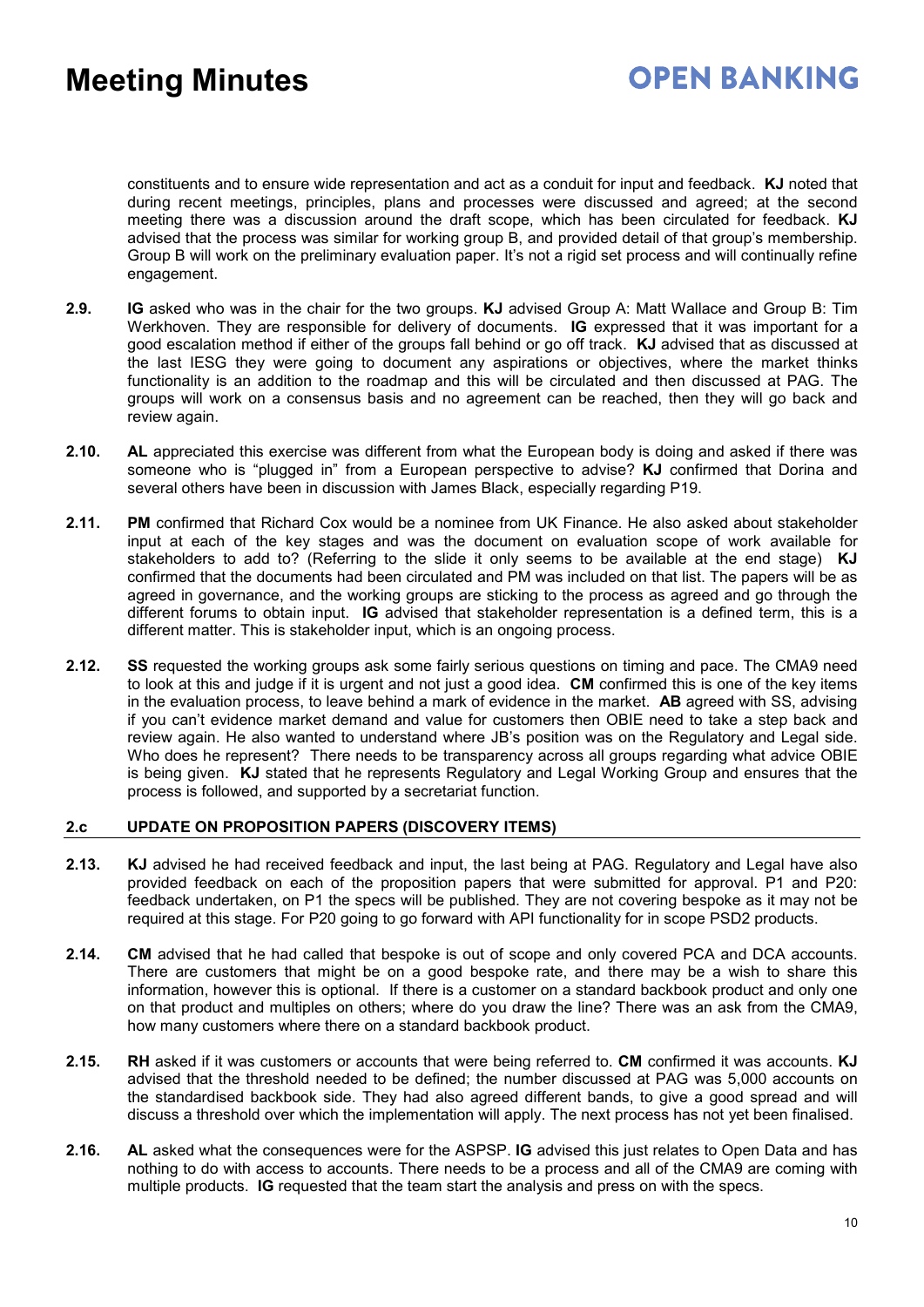- **2.17. CM** asked if there was formal approval in the forum to sign off the scope for P1, to enable the specs to be signed off.
- **2.18. IG** stated that he was minded to approve this request.
- **2.19. KJ** advised they were asking for scope coverage on P1 and does anyone have any inputs they would like to provide
- **2.20. RH** asked was it that the IESG should agree a standard rather than everyone going to the CMA with a different view point. If OBIE is setting the specification, can they not agree a minimum threshold with IG as the Trustee? **IG** advised he would like to wait and see the outcomes of the analysis and have a discussion with the CMA. He would then provide an update to the IESG post those findings and the discussion. It should not hold up the publication of the standards.
- **2.21. GL** asked if IESG approve the standards or the scope. **KJ** confirmed it would be the scope. **CM** advised OBIE have the scope but there is a challenge around the implementation of it. The scope is a standard backbook product/accounts. What was discussed was the interpretation of what a standard backbook account is. If there are 5,000 accounts or less, is that considered standard.
- **2.22. AB** disagreed, they may well have been standard products previously, but it could be a variety of reasons that the accounts remain open.
- **2.23. IG** stated the IESG doesn't approve things per se, and asked if there were any fundamental objections to the publication of the standards that have been scoped out in the document that the group had previously reviewed. He asked if there were any different concerns from those that have been flagged in any of the particular working groups. On the basis that there were not, he believed the document had been well socialised, and would be minded to approve confirming that he was referring to P1 only. **IG** also added that if there are any final, objections that the IESG felt had not been identified, determined and agreed upon and they should make final representation.
- **2.24. IG** reiterated that he was minded to approve p1. Representations on minimum thresholds should be provided to the OBIE for consolidation review and may be reflected in the standards or via individual derogations.
- **2.25. CM** advised that P20 is an extension the read/write API of PSD2 of sterling accounts as detailed in previous papers. OBIE is looking for approval to publish the end points for the account information API to cover these different account types. There has been an ask for clarity around mandatory versus optional, and the ASPSP have created a standard which enables them to be compliant with PSD2 requirements. There is lots of optionality, but it is down to the ASPSP to make a call on the requirements, dependent on their own priorities and all of the data are reflected by the CMA Order or PSD2.
- **2.26. IG** asked if this had gone to TDA for discussion. **CM** advised it had and they were looking for the approval to enable decisions to be finalised. **RH** asked if it was not so much scope, rather implementation as there is was a view around PSD2 and some of the products were not relevant until RTS comes in, but this spec would come in before that date. He asked of OBIE were making the changes before that date? **CM** advised the specifications now being published and referred to in the roadmap are for implementation for P20 and that is not August this year, it's the RTS timeline they are following.
- **2.27. IG** advised that this is one of the items that Treasury are keen on and want to have the standards published so that non CMA9 ASPSPs, would feel that there was something here they could use rather than developing something of their own.
- **2.28. RH** asked for clarification on RTS coming in 2019, are the products covered in here from an API point of view, and did they have up until the RTS deadline to implement that as an organisation. **IG** confirmed that was his understanding, and that was also the view that was held by Treasury.
- **2.29. HP** asked about PCA and BCA design, will those endpoints be adopted for existing release by August 2018. **IG** suggested that HP was not referring to P20 anymore. **HP** advised that P20 affects the design of

#### **OPEN BANKING**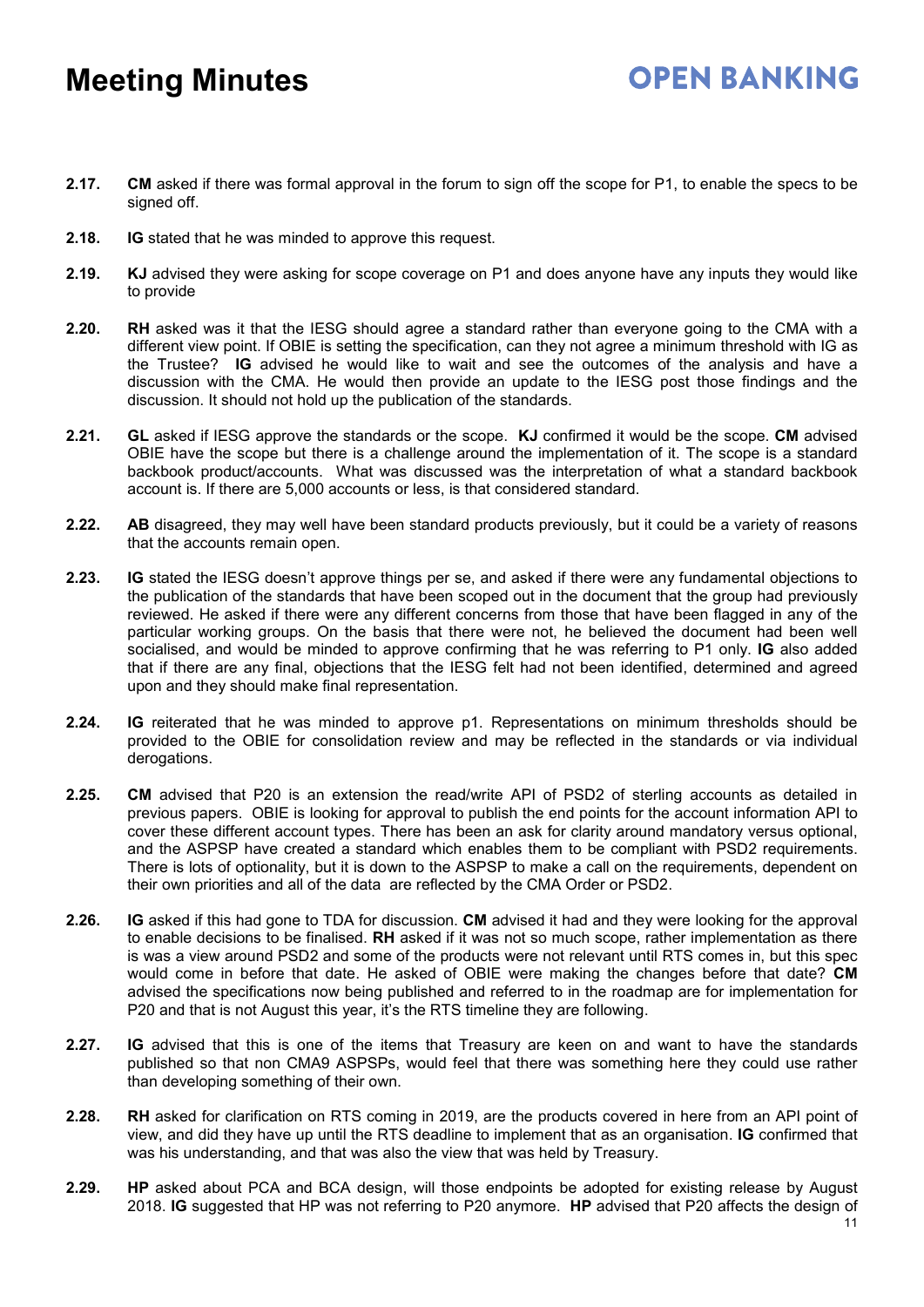PCA and BCA as well as the additional products. **CM** stated that all of the account information APIs, Version 2 has the design that caters for P20 and P1. Only P1 is August, P20 is the piece that needs to be implemented within the RTS timeline.

- **2.30. JT** asked if the definitions of optional and mandatory had been shared. **CM** advised that OBIE had not created any more mandatory items, but have changed optional to conditional, which means it is technically optional but mandatory if applicable to your on-line channel, however it's up to each ASPSP to assess if they need to provide it. There is a PSD2/RTS requirement for every ASPSP to provide documentation about their implementation specification. It is aligned to the process OBIE has been going through with Version 1. However there is a need to get ahead of the curve so the TPPs can see what decision have been made on a product by product basis and which conditional items have been applied. **IG** advised it caters for judgement on the ASPSP side and then to be followed up with the regulator.
- **2.31. KJ** asked if P20 could be approved. **IG** confirmed that was minded to approve this item. **NOTE**: P2 needs to come back for approval.
- **2.32. IG** stated that the IESG need to move on to P2, and the other items on the agenda will be rolled to the next IESG. We need a quick update on Trade Associations at the end of the meeting.
- **2.33. KJ** advised the feedback on P2 was enclosed in the pack. It had been discussed with PAG and still required work to articulate as to why both solutions were required, and what is meant by real time. There was also a request to include detail on how the decision had been reached that both options are required. It also included examples of customer journeys and the benefits of polling and real time. **KJ** advised his team were in the process of updating the document. PAG will be the first point to finalise it, which means there is an implication as to what will be put forward as a standard and when. **IG** asked what stage this document was at now. **KJ** advised that his team want to refine the paper; the recommendation from PAG was the paper should not be shared with the Trustee and IESG as they were not happy with the arguments that were laid out. **IG** stated he was not comfortable with allowing PAG or working groups to be 100% comfortable with document content, as it will cause delays. He asked if KJ felt the quality was not good enough. **AB** advised a question not included in the pack was does this solve the customer problem that it was meant to address. He didn't think one solution would and this was the core issue.
- **2.34. MC** advised FR raised this previously and if you look at the roadmap on P2 which is consumer driven, this paper doesn't look at it from that angle; it comes from the ASPSP viewpoint. **SS** observed that is it important to work out what's right for the customer and could not see anything in the document to aid the Trustee to make a decision.
- **2.35. CM** advised it would be useful if requirement was stated from a customer point of view. If it can enable a TPP/ASPSPS to notify the customer in realtime, then specifics can be looked at in more depth.
- **2.36. IG** acknowledged the valid criticisms of the note and wanted to ensure OBIE got things right in the future. This piece was not an evaluation item but part of discovery. **IG** wanted to know how OBIE reached a point where the Trustee had a recommendation that didn't feel like all stakeholders had bought into it. **KJ** advised that it was purely down to timing; PAG had met a couple of days previously and had discussed the item and incorporated the feedback received at that time, however because of the cadence of the meetings it was assumed all the feedback would be an item for noting and as IESG papers are circulated a week in advance, the group wanted to defer the paper. For next IESG KJ will present a paper that has gone through the working groups.
- **2.37. DJ** added that he was speaking on behalf of FR and expressed his frustration that the formal note submitted by Faith and Mark on  $23<sup>rd</sup>$  January was not included. There is a need to resolve this and as there was a formal paper written from a consumer point of view talking about consumer scenarios. **IM** believes the technical, real time solutions sounds like a silver bullet. At every stage it is important to remember why OBIE is doing this; it's not a technological programme. It's to ensure a good consumer outcome and this doesn't seem to be at the front of peoples' minds. **CM** advised that OBIE need to work with the TPPs and look at potential propositions, a lot of it is theoretical, potential consumer outcomes can be reviewed, but ultimately it is the TPPs that are creating those end user experiences.